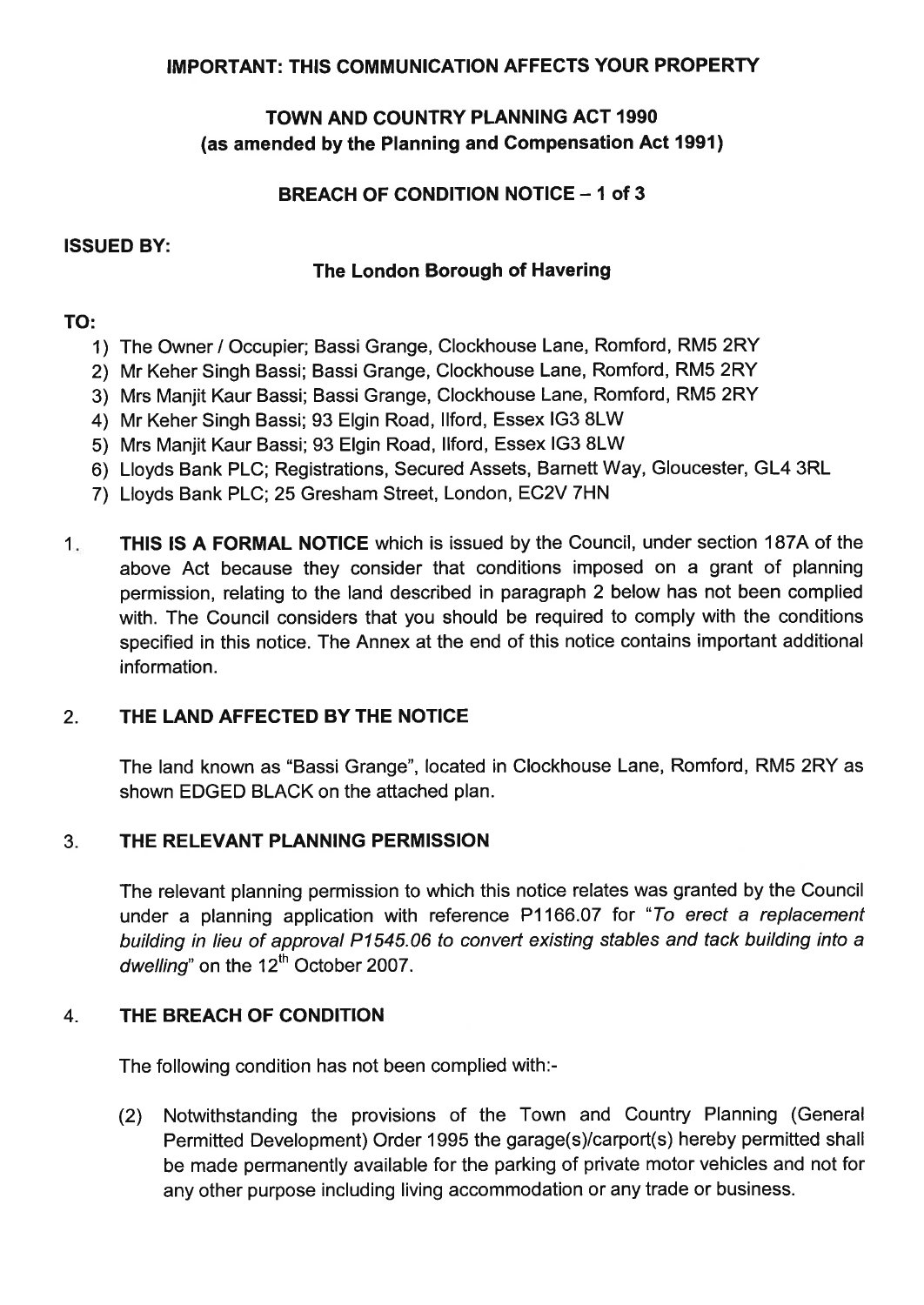## 5. **WHAT YOU ARE REQUIRED TO DO**

As the person responsible for the breach of condition specified in paragraph 4 of this notice, you are required to comply with the stated condition by taking the following steps:

- (i) Make all relevant changes to the site to ensure that the garages / carports that were approved on application P1 166.07 are made permanently available for the parking of private motor vehicles. This includes (but is not limited to):
	- (a) Demolishing the area in Building 2 shown as "Additional Buildings to be Removed" (covering 6 stables) as shown in Proposed Site Plan 1:500 on drawing number 07/06/PL100 for application P1 166.07, leaving 2 stables remaining (which is approximately  $76m^3$ ).
	- (b) Converting the remaining 2 stables of building 2 as shown in Proposed Site Plan 1:500 on drawing number 07/06/PL100 for application P1166.07 into carports.

Period of compliance with step (i), (i)(a) and (i)(b): 1 month beginning with the day on which this notice is served upon you.

### 6. **WARNING**

# **THlS NOTICE TAKES EFFECT IMMEDIATELY IT IS SERVED ON YOU IN PERSON OR ON THE DAY YOU RECEIVED IT BY POST.**

# **THERE IS NO RIGHT OF APPEAL TO THE SECRETARY OF STATE FOR COMMUNITIES AND LOCAL GOVERNMENT AGAINST THlS NOTICE**

**Signed:** 

In Theler

Authorised Officer

**Dated:** 28<sup>th</sup> July 2017

| On behalf of:                  | The Mayor and Burgesses of the London Borough of Havering; |
|--------------------------------|------------------------------------------------------------|
|                                | Town Hall, Main Road, Romford, RM1 3BD                     |
| <b>Nominated Officer:</b>      | - Sam Cadman                                               |
| Telephone Number: 01708 434798 |                                                            |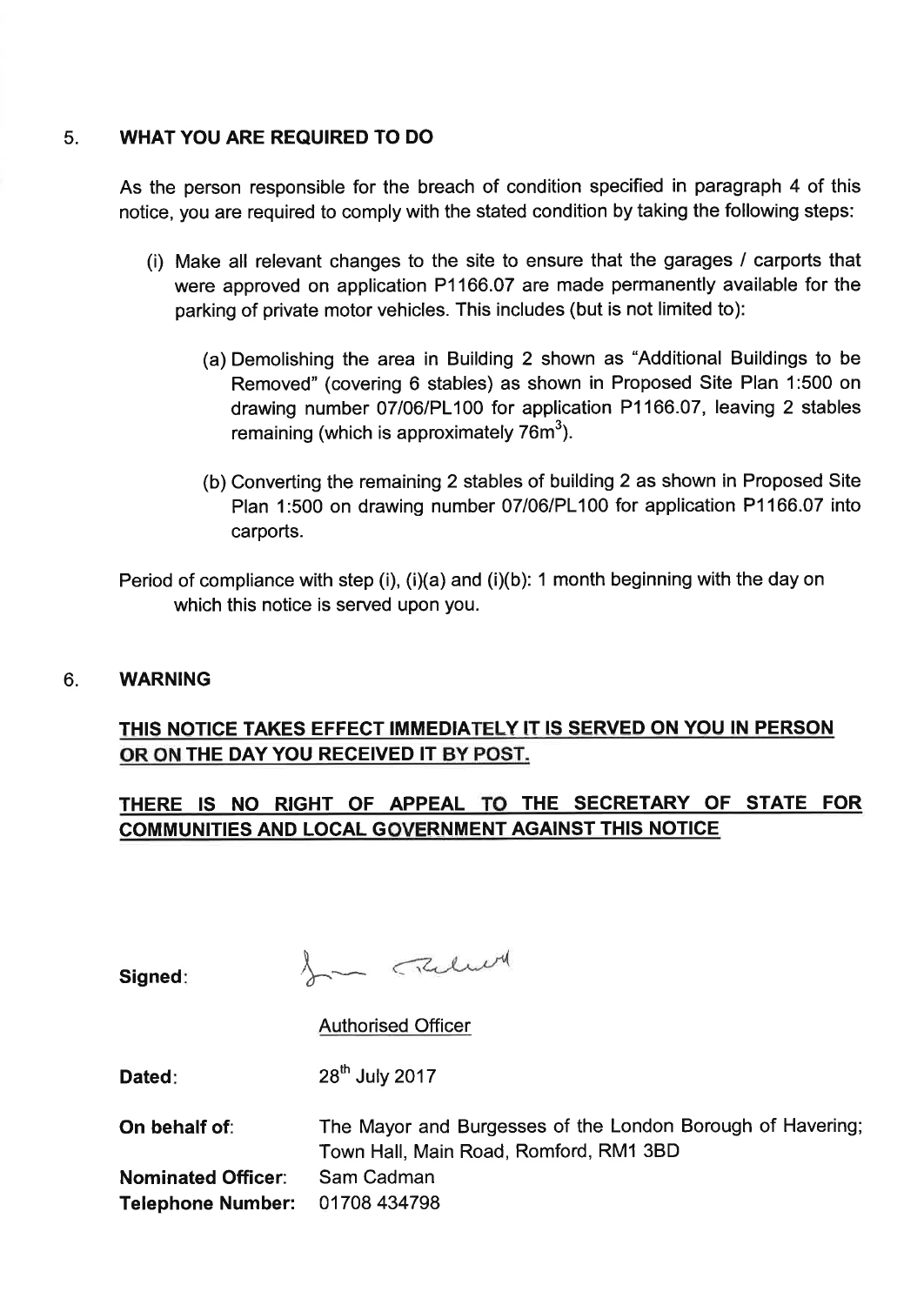#### **ANNEX**

It is an offence to contravene the requirements stated in paragraph 5 of this notice after the end of the compliance period. You will then be at risk of immediate prosecution in the Magistrates Court for which the maximum penalty is Level 4 on the standard scale (currently £2,500) for a first offence and for any subsequent offence. If upon summary of conviction you are found guilty, you will have committed a criminal offence and will have a criminal record.

If you are in any doubt about what this notice requires you to do, you should get in touch immediately with the case officer Sam Cadman, Enforcement and Appeals Technician; Mercury House, Mercury Gardens, Romford, RMI 3SL (01708 434 798).

If you need independent advice about this notice, you are advised to contact urgently a lawyer, planning consultant or other professional adviser specialising in planning matters. If you wish to contest the validity of the notice, you may only do so by an application to the High Court for judicial review. A lawyer or solicitor will advise you on what this procedure involves.

### **DO NOT LEAVE YOUR RESPONSE TO THE LAST MINUTE**